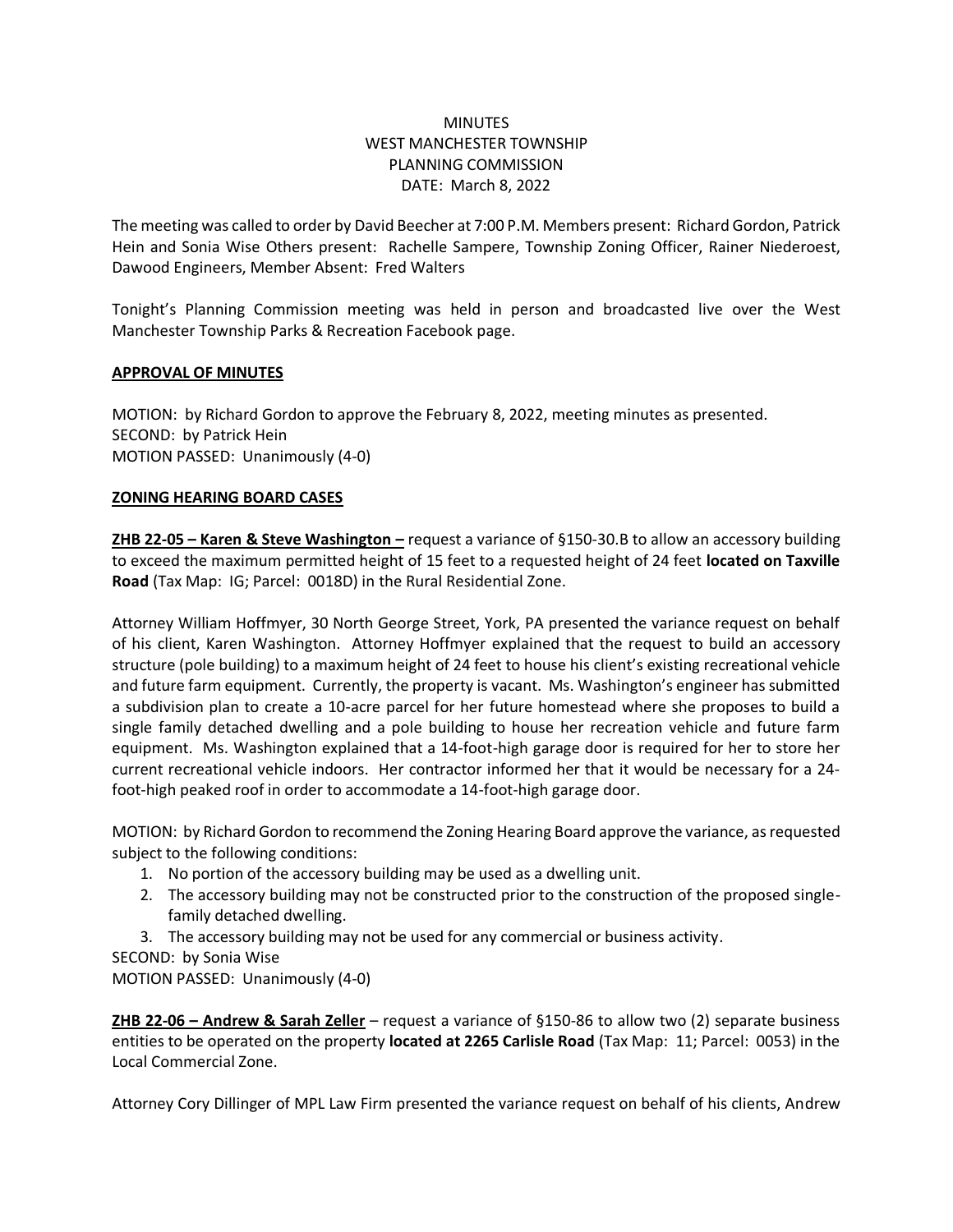and Sarah Zeller. Attorney Dillinger stated that the property was formerly occupied by Grimm Trophy. The applicants are the current tenants of property with a lease and option to buy the property. They would like to utilize both buildings on the property. The main building would be occupied by the proposed tattoo shop. The detached garage would be occupied by the proposed screen printing/graphic design studio. Attorney Dillinger explained that Ms. Zeller currently operates a tattoo shop in the Leader Heights area. The synopsis provided by MPL Law Firm incorporates data from her current business location regarding the number of employees and anticipated daily clients. Ms. Zeller stated that there would be four (4) employees scheduled daily. Each employee would work with one (1) client at a time. Their schedules would be staggered throughout the day so that there would be no more than eight (8) people in the building at any time. Mr. Zeller stated that he would be the only employee in the detached garage for the screen printing/graphic design business. He does not anticipate having any employees. Ms. Sampere asked if there was plumbing in the detached garage. Mr. Zeller stated that there was a water line to the building, but since he is the only employee in the building, he would use the restroom facilities in the main building where the tattoo shop would be located. Attorney Dillinger explained that the existing parking area is not striped, but they believe there is enough space for a minimum of twelve parking spaces and a maximum of fifteen parking spaces. Attorney Dillinger stated that his clients believed both businesses were considered personal service businesses. The Zoning Ordinance requires one (1) parking space per 400 square feet of gross floor area. The minimum number of parking spaces required would be seven (7) spaces based upon this criterion.

MOTION: by Sonia Wise to recommend the Zoning Hearing Board approve the variance request subject to the following conditions:

- 1. The maximum number of separate business entities on the property may not exceed two (2).
- 2. The minimum number of parking spaces to be provided shall be no less than seven (7).
- 3. No dwelling unit is to be permitted on the property in addition to the two (2) business entities. SECOND: by Patrick Hein

MOTION PASSED: Unanimously (4-0)

**ZHB 22-07 – Wendy Flichman –** requests a variance of §150-283.B Permitted Permanent Sign Chart P-9D to increase the maximum number and size for an attached sign for an individual use within the shopping center **located at 1201 Carlisle Road, more specifically Unit 1265** (Tax Map: JH; Parcel: 0055B) in the Regional Commercial Zone.

Ms. Wendy Flichman of Michael Sign Company presented the variance request on behalf of her client, Sierra, a retail store to be located at 1265 Carlisle Road. Ms. Flichman stated that the building is setback approximately 778 feet from the closest traffic lane. The Zoning Ordinance currently allows ¼ sq. ft. per linear foot of wall onto which the sign is to be affixed and not to exceed 100 square feet for individual uses within a shopping center. She explained that experts have determined that signage is visible at one (1) inch height per every ten (10) feet of distance. The current Zoning Ordinance would only allow for approximately 26 square feet of signage which would not be visible from the closest travel lane on Carlisle Road. The proposed sign height is approximately eight feet four inches (8'4") for the logo and the proposed height for the lettering is seventy-two inches (72"). The proposed width of the sign is fortythree feet six and three-fourth inches (43' 6.75") The proposed sign would be 363.02 square feet. Ms. Flichman stated that the tenant space was formerly occupied by Office Max which had a sign larger than what was allowed by the zoning ordinance., however Office Max has not occupied the space for many years. Multiple tenant spaces within the Delco shopping center have been granted variances for the size and number of signs. The second request is to allow a second sign on the front of the tenant space rather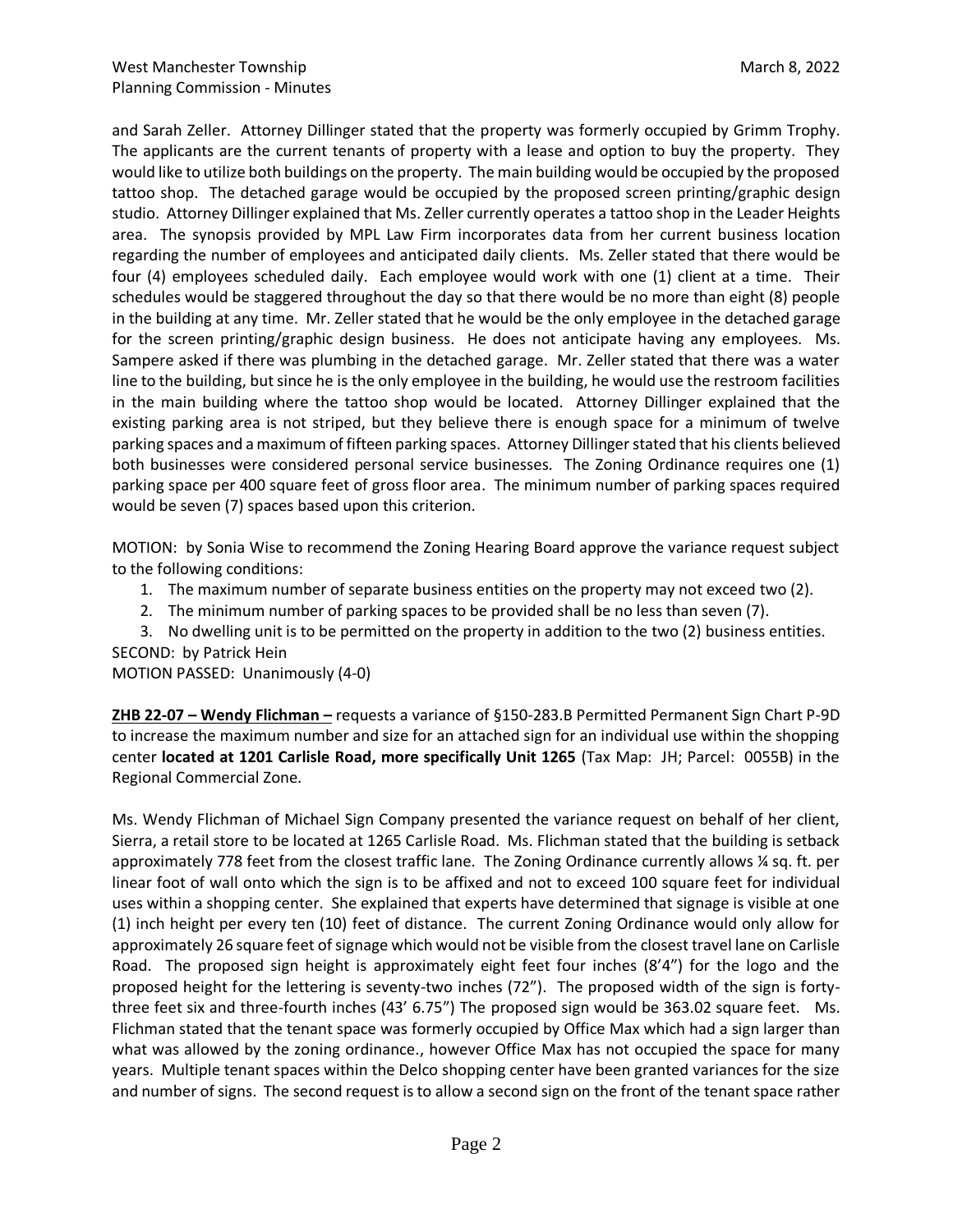than to be placed on the rear of the building. The rear of the building is not visible to the public and therefore renders the sign useless on that side of the building. The second sign proposed on the front of the building would be a blade sign under the awning at two and a half (2.5) square feet. The blade sign would be similar to the Ross blade sign at the adjacent tenant space.

MOTION: by Patrick Hein to recommend the Zoning Hearing Board approve the variance to increase the number and size for attached signs as requested. SECOND: by Sonia Wise

MOTION PASSED: Unanimously (4-0)

### **NEW BUSINESS**

**T-866 Final Subdivision Plan for James & Kristi Swartz –** 2 lot subdivision to create a new 1-acre parcel (lot 4A) from the 41-acre parent tract (lot 4) located at 4730 Graybill Road in the Agricultural Zone. ZHB Case #21-19 granted on September 29, 2021 to allow one additional building right within the bounds of their 41-acre tract pending the subdivision process.

Mr. Zane Williams presented the subdivision plan on behalf of the property owners, James and Kristi Swartz. Mr. Williams stated that the plan depicted a two (2) lot subdivision creating a one-acre parcel from the 41-acre parent tract located at 4730 Graybill Road. The Planning Commission members reviewed the variance application for this project in August 2021. The West Manchester Township Zoning Hearing Board granted the variance to establish an additional building right in order to create the one-acre parcel for their daughter to build her home. The subdivision plan proposed on-lot septic, stormwater management and a private well for the proposed single family detached dwelling.

MOTION: by Patrick Hein to recommend the Board of Supervisors grant the following requested waivers:

- W1. §121-14.C.3 & §121.14.C.4 Existing features within 200 feet of subject property.
- W2. §121-25 Curbs and sidewalks. Waiver request is pertaining to the installation of sidewalk along Graybill Road.
- W3. §121-23.C.1 Improvements to existing streets.

SECOND: by Richard Gordon

MOTION PASSED: Unanimously (4-0)

MOTION: by Richard Gordon to recommend the Board of Supervisors approve the final subdivision plan contingent upon the following outstanding comments being addressed prior to recording the plan:

- 1. §121-14.D.14 & §121-15.D A statement on the plan indicating any proposed waivers. This statement must be revised, prior to the recording of the plan to acknowledge the outcome of the requested waiver(s). *Update the waiver requests listed on the plan as appropriate based on the decision of the Board of Supervisors.*
- 2. §121-14.E.2 & §121-15-F.3 A sewer facilities plan revision or supplement in accordance with the Pennsylvania Sewerage Facilities Act 537 of 1966, as amended. Verification should be provided that the Planning Module for Land Development was approved by the Sewage Enforcement Officer and the PA Department of Environmental Protection. *Please submit sewer planning for proposed on-lot system components to be reviewed by the Township's SEO prior to forwarding to PA DEP.*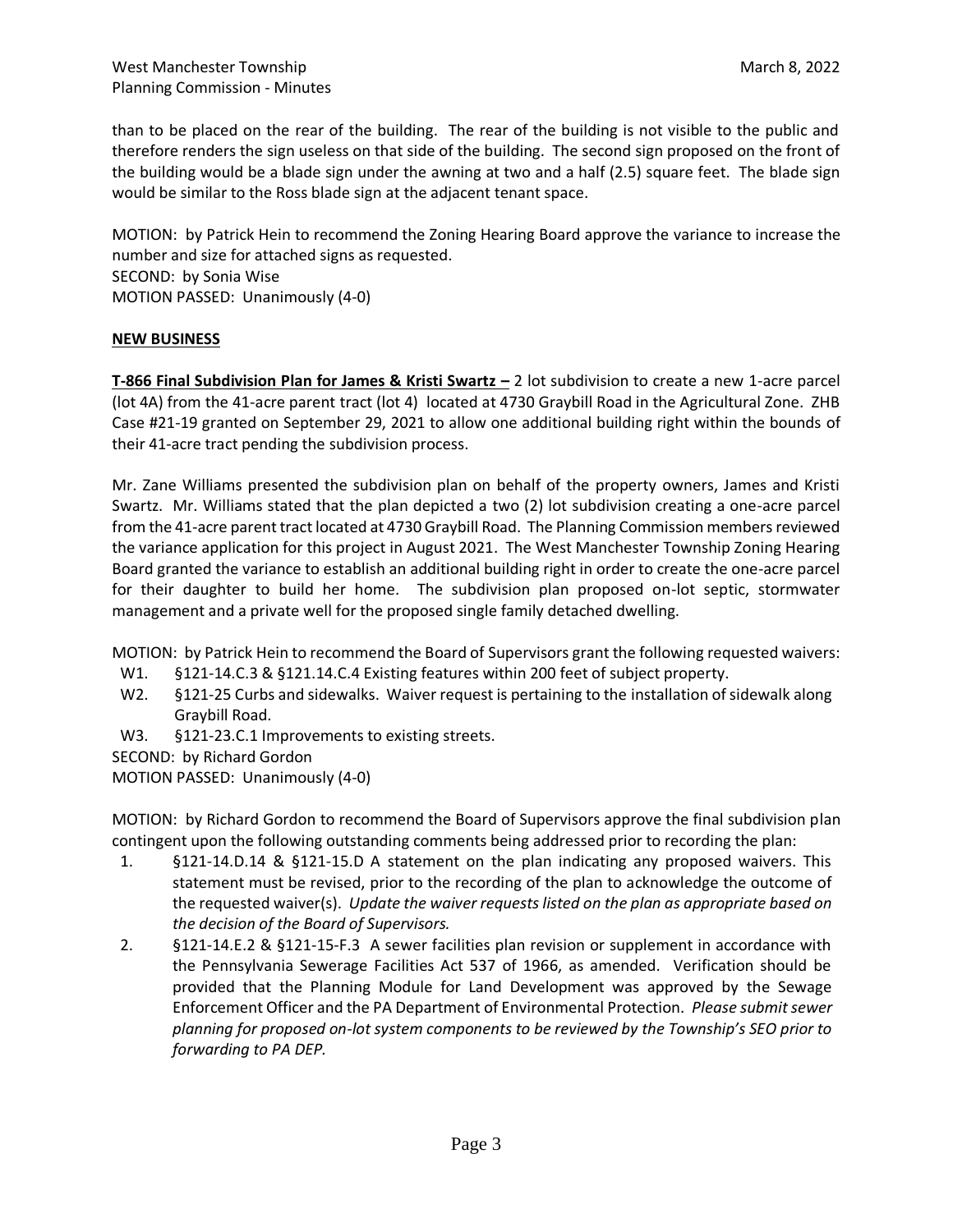- 3.. §121-15.F.3 Notice from the PA Department of Environmental Resources that a sewer facilities plan revision or supplement has been approved*. Include the PA DEP sewage planning approval (module or exemption) on the plan.*
- 4. The requested waiver statement on the Title Sheet of the plan must be updated to reflect the outcome and date of action prior to recording the plan.
- 5. The signatures and seals of the individuals responsible for the plan shall be affixed to the plan prior to approval by the Board of Supervisors. (§121-15.F)
- 6. The notarized signature of the owner(s) shall be affixed to the plan prior to approval by the Board of Supervisors (§121-15.F.4)
- 7. All administrative items shall be addressed prior to plan recording (payment of all invoices, etc.)
- 8. All final plans, as recorded, shall be submitted in electronic format (i.e. PDF)
- 9. Prior to issuance of a building permit, a stormwater management plan in accordance with Chapter 113, Stormwater Management, will be required for the development shown on Lot 4A.

SECOND: by Patrick Hein

MOTION PASSED: Unanimously (4-0)

**T-867 Final Subdivision and Land Development Plan for Most Reverend Nicholas C. Dattilo –** 2 lot subdivision to create a new 10.00-acre parcel (lot 2) from the 29.88-acre parent tract (lot 1) located at the southwest corner of Taxville Road and Baker Road in the Rural Residential Zone. Lot 1 will remain vacant with an agricultural use. Proposed Lot 2 will be for a residential dwelling with associated outbuildings, driveway and stormwater management.

Ms. Patti Fisher of James Holley and Associates presented the subdivision and land development plan on behalf of the applicant. Ms. Fisher explained that her client, Karen Washington, has a purchase agreement with the Diocese of Harrisburg for the property located at the corner of Baker Road and Taxville Road. Ms. Fisher explained that the subdivision would create a ten-acre lot to be used as a residential dwelling with an associated driveway and pole building, as discussed earlier in tonight's meeting. Ms. Fisher stated that the residual lot would be 19.88 acres and will remain vacant for the foreseeable future. The plan proposed an on-lot septic system and a private well. Rainer Niederoest of Dawood Engineers explained to the Planning Commission members that the Act 537 Plan refers to this location as the southern portion and it was to be served by on-lot systems; however, public sewer was extended to properties to the west of this property due to the need for service after the Act 537 Plan was adopted. Mr. Niederoest said that he believes PA DEP may support the request for on-lot septic for this property since the Act 537 Plan still refers to it as an area to be served by on-lot systems. Ms. Fisher stated that the public sewer manhole is approximately two hundred ten feet (210') west of the subject property corner. The proposed dwelling is setback approximately 300 feet from the edge of paving. In order to extend the public sewer to the subject property, the applicant would need to obtain an easement across the neighbor's property. Ms. Fisher explained that the remaining outstanding comments are mainly administrative and they will be addressed prior to recording the plan.

MOTION: by Sonia Wise to recommend the Board of Supervisors grant the following requested waivers:

- W1. §121-23.C.1 Improvements to existing streets.
- W2. §121-25 Curbs and sidewalks
- W3. §121-34.B Extension of public sewer.
- W4. §121-35.A Provide public water connection.
- SECOND: by Richard Gordon

MOTION PASSED: Unanimously (4-0)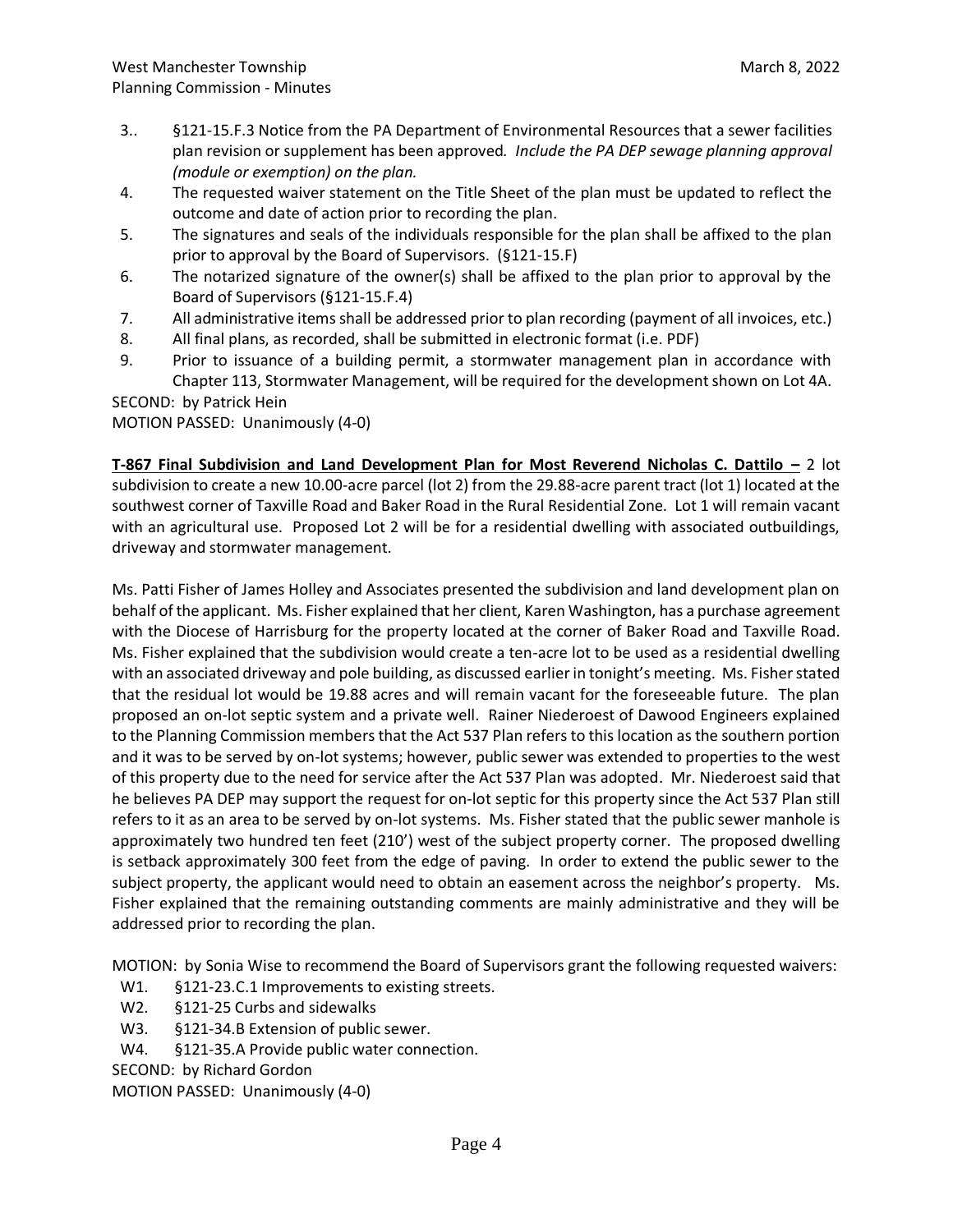MOTION: by Sonia Wise to recommend the Board of Supervisors approve the final subdivision and land development plan contingent upon the following outstanding comments being addressed prior to recording the plan:

- 1. §121-11.A Waiver application. …A waiver request shall include one application form (See appendix No. 9)… The application for consideration of a Waiver includes requests for waiver from three (3) sections of the ordinances but the plan lists four waiver requests. *An application for §121-35.A (extension of public water system) should be submitted if a waiver is being requested.*
- 2. §121-14.B.12 & §121-15.B The site map location should identify the municipal boundary with Dover Township.
- 3. §121-14.D.14 & §121-15.D A statement on the plan indicating any proposed waivers. This statement must be revised, prior to recordation of the plan, to acknowledge the outcome of the requested waiver(s). *Revise the waiver block prior to recording the plan.*
- 4. §121-14.E.2 & §121-15-F.3 A sewer facilities plan revision or supplement in accordance with the Pennsylvania Sewerage Facilities Act 537 of 1966, as amended. Notice from PA DEP that a sewer facilities plan revision or supplement has been approved. *Please submit sewer planning for proposed on-lot system components to be reviewed by the Township's SEO prior to forwarding to PA DEP. The applicant has requested a waiver from connecting to public sanitary sewer which is approximately 210 feet from the property corner. Include the PA DEP sewage planning approval (module or exemption) on the plan.*
- 5. §121-14.E.3 & §121-15.E A stormwater management plan in accordance with Chapter 113, Stormwater Management, as amended. *Applicant submitted the plan for review by Dawood Engineers.*
- 6. §121-14.G.3 §121-15.F Applicable Plan Notations. *Most Reverend Nicholas C. Dattilo. Bishop of the Diocese of Harrisburg is listed as the owner, however the signature block states Bishop Ronald W. Gainer. Please revise or list why Bishop Gainer is signing the plan rather than Bishop Dattilo.*
- 7. §121-15.D.2 The suggested street address for all new lots. *Provide street address for both lots.*
- 8. §121-15.F.8 Written notices of approval as required by this chapter, including written notices approving the water supply systems, sanitary sewage systems and stormwater runoff to adjacent properties. *The applicant has requested a waiver not to connect to public water and public sanitary sewer.*
- 9. §121-15.F.9 Improvement guaranties in accordance with Article V. Please provide a cost estimate to be reviewed by Dawood Engineers for all public improvements associated with the plans.
- 10. §121-16 & §121-17 Financial Security. Financial security is required for public improvements not installed prior to recording the plans. *Provide financial security for or install the required public improvements. (landscaping and lot line markers).*
- 11. §121-19 Maintenance guaranty. An 18-month maintenance guaranty from date of acceptance by the Board of Supervisors is required to guarantee the structural integrity of any public improvements.
- 12. §121-21 As built plans. Upon completion of all required improvements and prior to this issuance of occupancy permits, the applicant shall submit an as-built plan showing the location, dimension and elevation of all public improvements. In addition, the plan shall indicate that the resultant grading, drainage structures and/or drainage systems and erosion and sediment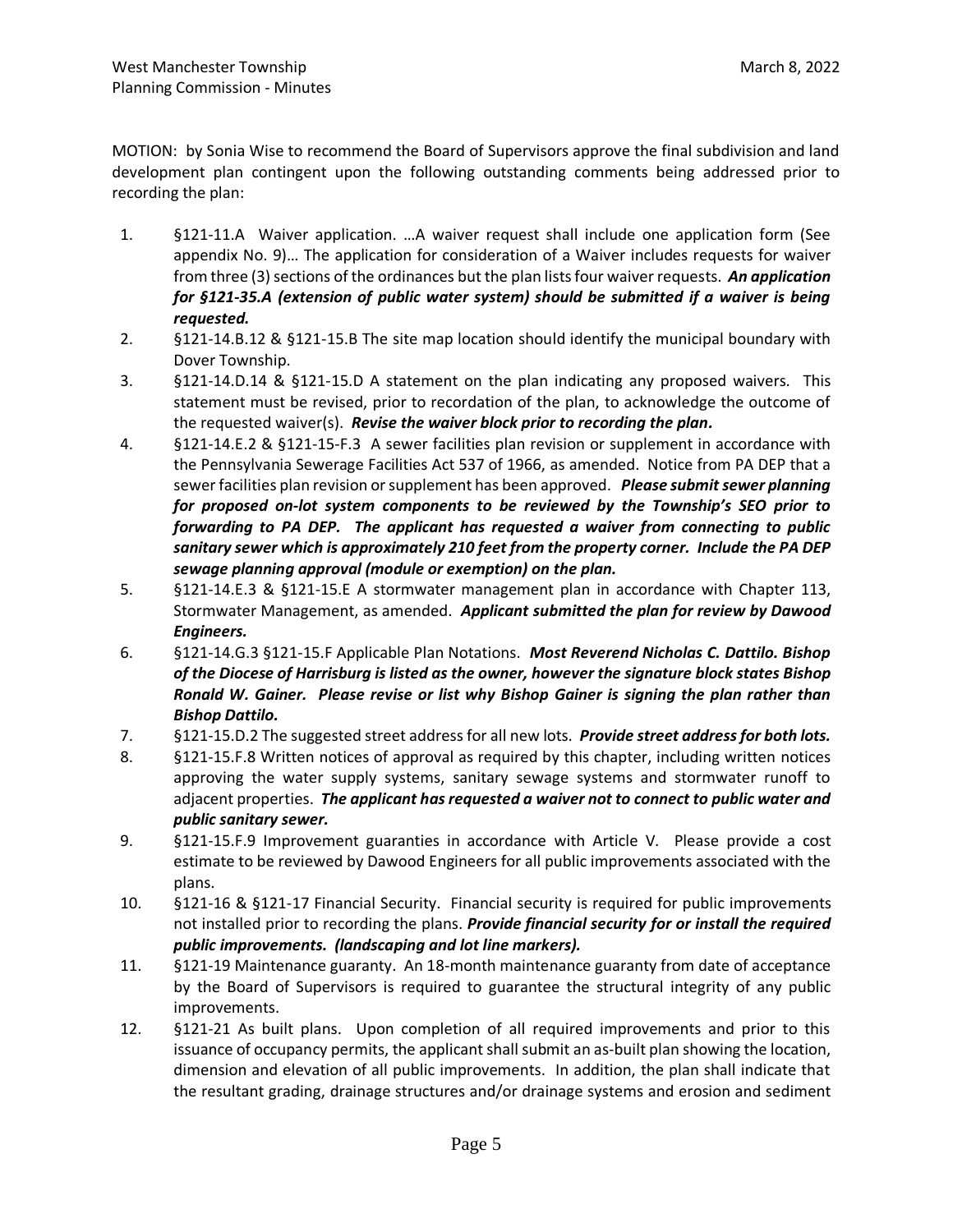control practices, including vegetative measures are in substantial conformance with the previously approved drawings and specifications. Two copies of the plan shall be submitted to the Township, which shall distribute one copy to the Township Engineer and retain one copy for the Township files.

- 13. §121-28 Easements. Easements for sanitary sewer facilities, stormwater drainage facilities, public utilities or pedestrian access shall meet the standards in §121-28. *A drainage easement should be provided for the existing stream located on the subject parcel. A note must be added to the plan that "Nothing shall be placed, planted, set, or put within the area of an easement that would adversely affect the function of the easement or conflict with the easement agreement."*
- 14. 121-33.C Shade trees. All residential lots shall be provided with one (1) shade tree which is located no closer than twenty (20) feet from any utility line. Such trees shall be planted between a point no less than five (5) feet from the street right-of-way and the building setback lines. Such trees shall have a minimum caliper of one and one-half (1.5) inches. See the list of acceptable shade trees in this section of the ordinance. *Please provide a shade tree on the plan for proposed Lot 2 (residential use).*
- 15. §150-34.B The applicant shall provide the type of sanitary sewage disposal facility consistent with planning module for land development. When an existing public sanitary sewer system is located on or within one thousand (1,000) feet of the property, public sanitary sewer facilities must be provided. *The applicant has requested a waiver. The applicant has been working with the Township's Sewage Enforcement Officer for on-lot septic system perc/probe.*
- 16. §121-34.D Where on-site sanitary sewage disposal facilities are to be utilized, each lot so served shall be of a size and shape to accommodate the necessary subsurface sewage disposal system at a safe distance from building and water supply in accordance with Title 25, Chapter 73, Rules and Regulations of the Pennsylvania Department of Environmental Protection, as amended.
- 17. §121-35.A. When an existing public water supply system is located on or within one thousand feet of the property, a complete water supply system connection to the existing public water supply system must be provided. *Provide public water connection or request a waiver. A waiver request is listed on page 2 of the plan; however, it was not listed on the waiver application.*
- 18. §121-35.D Where individual on-site water supply system is to be utilized, each lot so served shall be of a size and shape to allow safe location of such system, in accordance with the standards of the Pennsylvania Department of Environmental Protection.
- 19. §113-17.N.4 A detailed soils evaluation of the project site shall be performed to determine the suitability of recharge facilities. The evaluation shall be performed by a qualified professional, and, at a minimum, address soil permeability, depth to bedrock, susceptibility to sinkhole formation, and subgrade stability… *Provide a soils evaluation addressing susceptibility to sinkhole formation. Identify the underlying geology.*
- 20. §113-17.N.6 The Township may require the Developer to provide safeguards against groundwater contamination for uses which may cause groundwater contamination, should there be a mishap or spill. It shall be the Developer's responsibility to verify if the site is underlain by limestone… *Determine if the site is or is not underlain by limestone and provide the certification note on the plan for the seepage pits.*
- 21. §113-18.D The following signature block for the Township: "(Municipal official or designee), on this date (date of signature), has reviewed and hereby certifies that to the best of his/her/their knowledge, the SWM site plan meets all design standards and criteria of the Municipal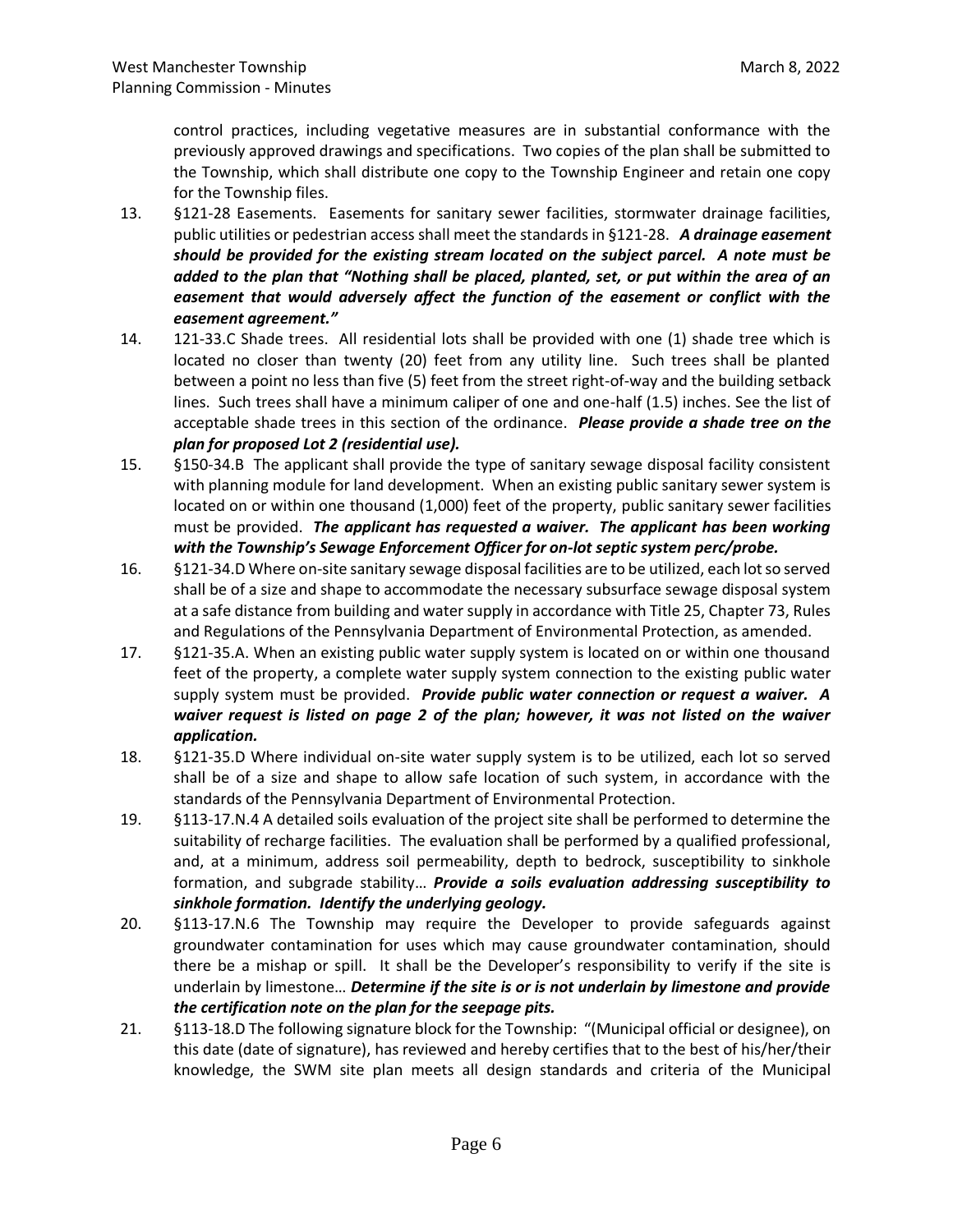Ordinance No. (number assigned to the Ordinance)" *Provide the signature block on the SWM site plan.*

- 22. §113-18.E.2 A determination of site conditions in acceptance with the BMP Manual. A detailed site evaluation shall be completed for projects in areas of carbonate geology or karst topography, as well as for other environmentally sensitive areas, whether natural or manmade, including floodplains, streams, lakes, ponds, hydric soils, wetlands, brownfields and wellhead protection zones. *Provide a wetland/stream evaluation.*
- 23. §113-18.E.4 *Provide an expected project time schedule.*
- 24. §113-18.E.11 A notarized signature of the owner of the parcel for which the SWM site plan is proposed indicating that they are aware of and will be responsible for operation and maintenance of the facilities. *Provide the signature block on the SWM site plan.*
- 25. §113-25 As Built Plans; Completion Certificate; Final Inspection. After construction, provide asbuilt plans and certification of the SWM BMPs included in the approved SWM site plan in accordance with the ordinance.
- 26. §113-27 Operation & Maintenance Agreements. *The O&M Agreement must be recorded with the plan.*
- 27. §113-28 Performance Guarantee. *Provide financial guarantee for all the required stormwater management controls.*
- 28. The signatures and seals of the individuals responsible for the plan shall be affixed to the plan prior to approval by the Board of Supervisors. (§121-15.F)
- 29. The notarized signature of the owner(s) shall be affixed to the plan prior to approval by the Board of Supervisors (§121-15.F.4)
- 30. All administrative items shall be addressed prior to plan recording (payment of all invoices, etc.)
- 31. An Operation and Maintenance Agreement is required to be recorded as part of the subdivision/land development and stormwater management process.
- 32. All final plans, as recorded, shall be submitted in electronic format (i.e. PDF)
- 33. A new legal description for the newly created lots should be recorded with the plan so that the County Tax Maps are updated.
- 34. The clear sight triangle at the intersection of Taxville Road and Baker Road as shown on Sheet 1 of 3 should also be shown on Sheet 2 of 3.

SECOND: by Patrick Hein

MOTION PASSED: Unanimously (4-0)

**Proposed Zoning Ordinance Text Amendment –** to amend §150-291 entitled "Restoration" to provide relief to those property owners which suffer a loss of an existing nonconformity due to no fault of their own. For review and recommendation.

Dr. Beecher asked if anyone was in attendance to present the proposed Zoning Ordinance text amendment. No one was in attendance to formally present the text amendment. Supervisor Ronald Ruman was in the audience and explained that he was there to answer any questions the Planning Commission may have regarding the proposed text amendment. He explained that he proposed the text amendment and asked the Township Solicitor to draft the proposed ordinance amendment. The Board of Supervisors authorized the York County Planning Commission and the West Manchester Township Planning Commission to review and make recommendations regarding the proposed text amendment. There will be a public hearing for the proposed text amendment on March 24, 2022 prior to the regularly scheduled Board of Supervisors meeting on the same evening. Mr. Ruman stated that he was not